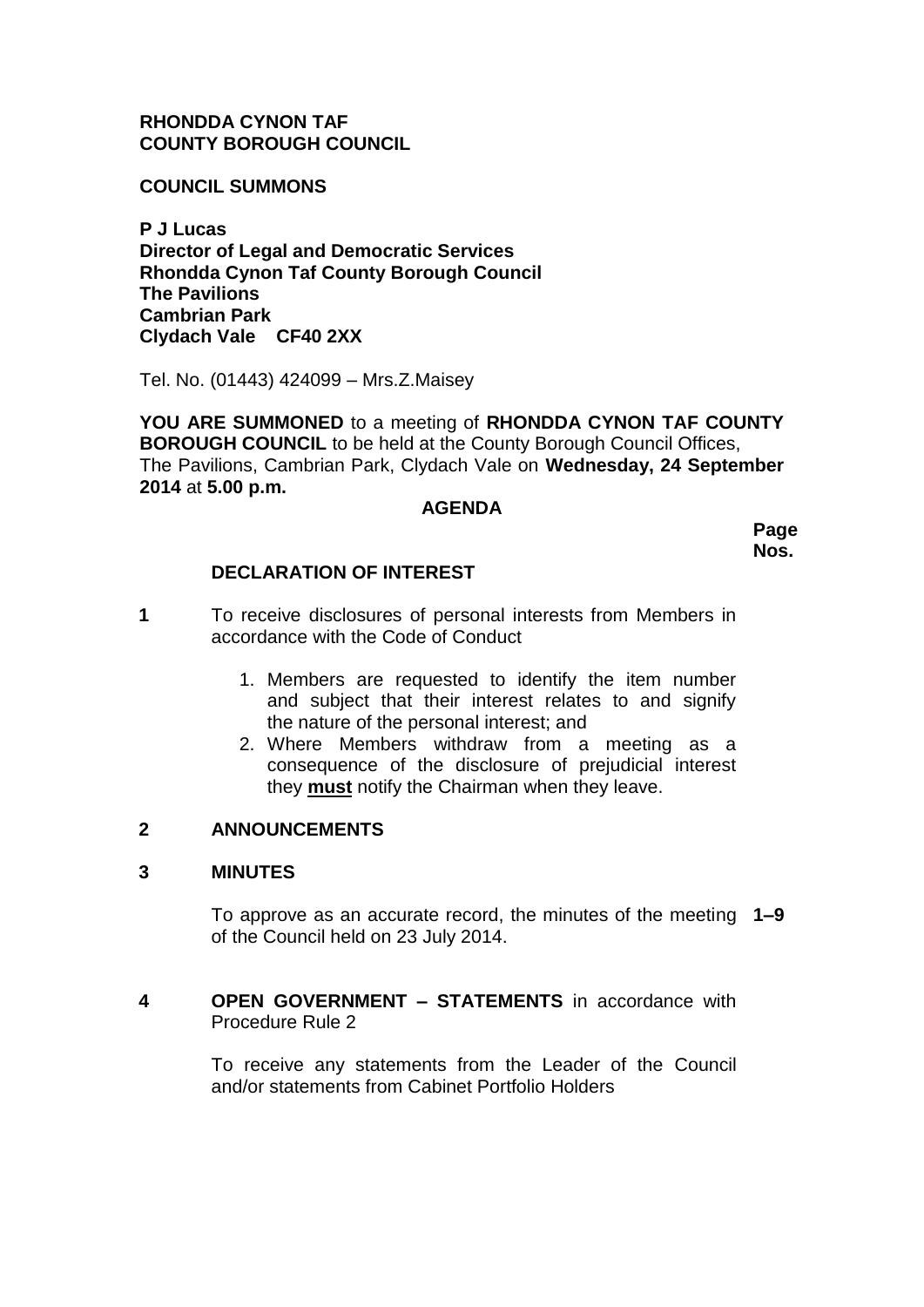# **5 MEMBERS' QUESTIONS**

# (1) **From County Borough Councillor L.Walker to the Cabinet Member for Safer Communities, Tourism and Heritage (County Borough Councillor P.Cannon,QPM)**

"Could the Cabinet Member for Tourism outline the Authority's policy for 2015 to promote tourism in Rhondda Cynon Taf and through what medium will be carried out?"

#### (2) **From County Borough Councillor P.Jarman to the Leader of the Council (County Borough Councillor A.Morgan)**

"What factors did you take into account when appointing Members to your Cabinet?"

(3)

## **From County Borough Councillor C.Davies to the Cabinet Member for Children's Social Services & Equalities (County Borough Councillor G.E.Hopkins)**

"Will you make a statement on the promotion of the Welsh Language in the County Borough?"

#### (4) **From County Borough Councillor G.R.Davies to the Cabinet Member for Service Delivery, Communities and Housing (County Borough Councillor K.Montague)**

"Will you make a statement on eliminating poverty and improving social justice in Rhondda Cynon Taf?"

#### (5) **From County Borough Councillor K.Morgan to the Cabinet Member for Council Business and Corporate Affairs (County Borough Councillor M.Webber)**

"Will you make a statement on the Council's Communications and Marketing Strategy?"

# **OFFICERS REPORTS**

#### **6 Statement of Accounts 2013/14**

- **(i)** To consider the report of the External Auditor – Audit of Accounting Statements – Rhondda Cynon Taf County Borough **Council 11- 28**
- **(ii)** To consider the report of the External Auditor – Audit of Accounting Statements – Rhondda Cynon Taf Pension Fund **29-42**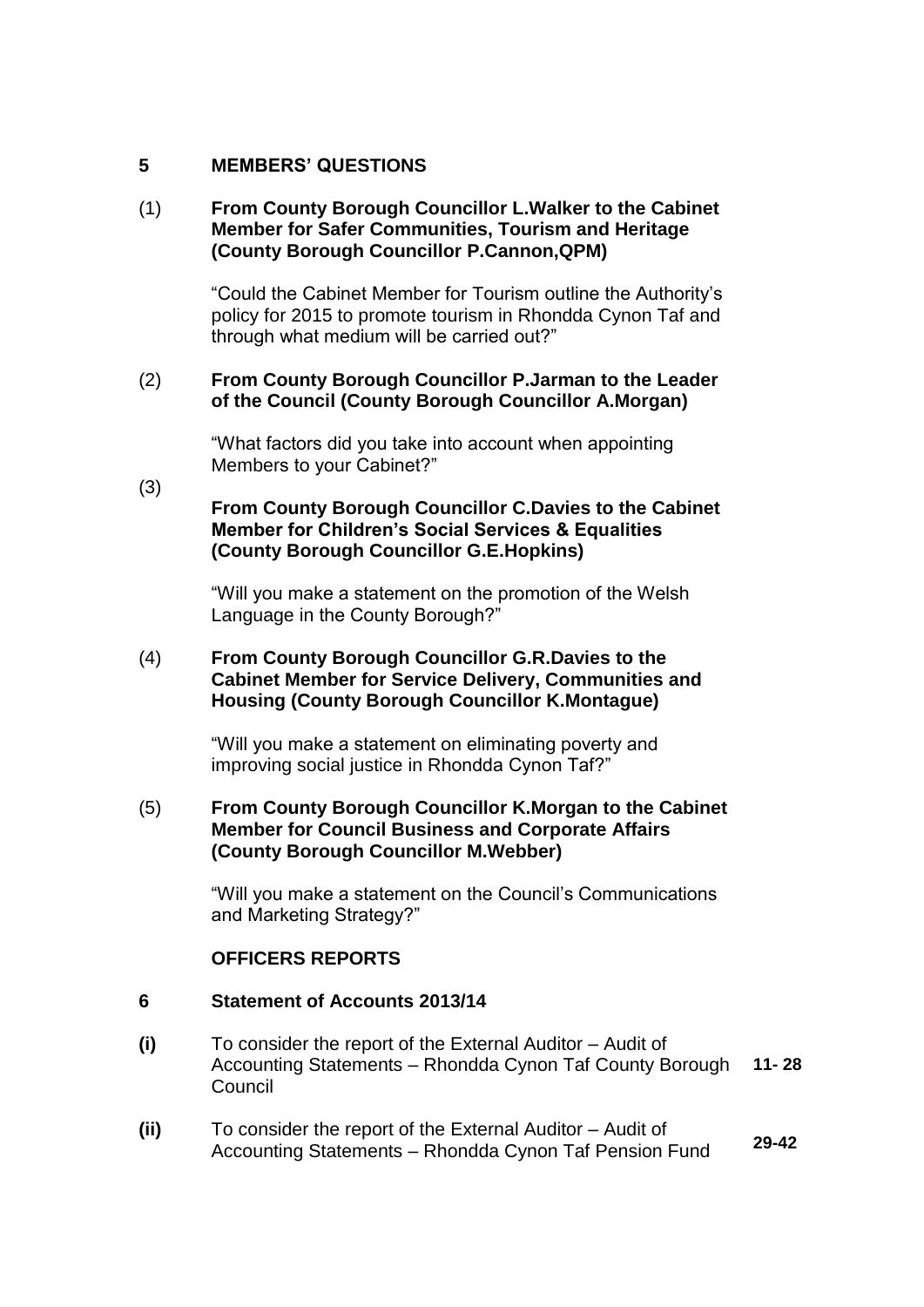**(iii)** To consider the report of the Group Director, Corporate Services – Statement of Accounts for the year ended 31 March 2014 **43- 225**

#### **7 Change to the Membership of the Community & Children's Services Scrutiny Committee**

To consider the report of the Director, Legal & Democratic **Services** 

#### **8 Proposed Amendments to the Constitution – Appointments Committee Terms of Reference and Officer Employment Procedure Rules**

To consider the report of the Director, Legal & Democratic **Services 229- 242**

**227- 228**

#### **9 NOTICES OF MOTIONS**

**(a)** To consider the under-mentioned Notice of Motion standing in the names of County Borough Councillors P.Jarman, G.Davies, K.Morgan, I.Pearce, M.Weaver, S.Rees-Owen, C.Davies, E.Webster and S.Evans-Fear:

> "That the following proposed amendment to the Council's Constitution be forwarded to the Corporate Governance and Constitution Committee for consideration or else be considered and adopted by this Meeting in the interest of efficiency:

> Amend Part 4 Rules of Procedure Para 10.3.1 relating to matters that can be considered by way of Notices of Motions to read:

`Subject to Rule 10.3.2 motions for which notice may be given under rule 10.1 must be about matters for which the Council has a responsibility. Other matters which the Council could influence, that are the responsibilities of other Governments but which substantially affect the well being of the administrative area of the Council, will also be allowed in the wider public interest'."

**(b)** To consider the under-mentioned Notice of Motion standing in the names of County Borough Councillors P.Jarman, G.Davies, K.Morgan, I.Pearce, M.Weaver, S.Rees-Owen, C.Davies, E.Webster and S.Evans-Fear:

> "On 1<sup>st</sup> June 2011, this Council transferred employees to new contracts of employment for those employed under the National Joint Council for Local Government Services National Agreement on Pay and Conditions of Service (Green Book) to a